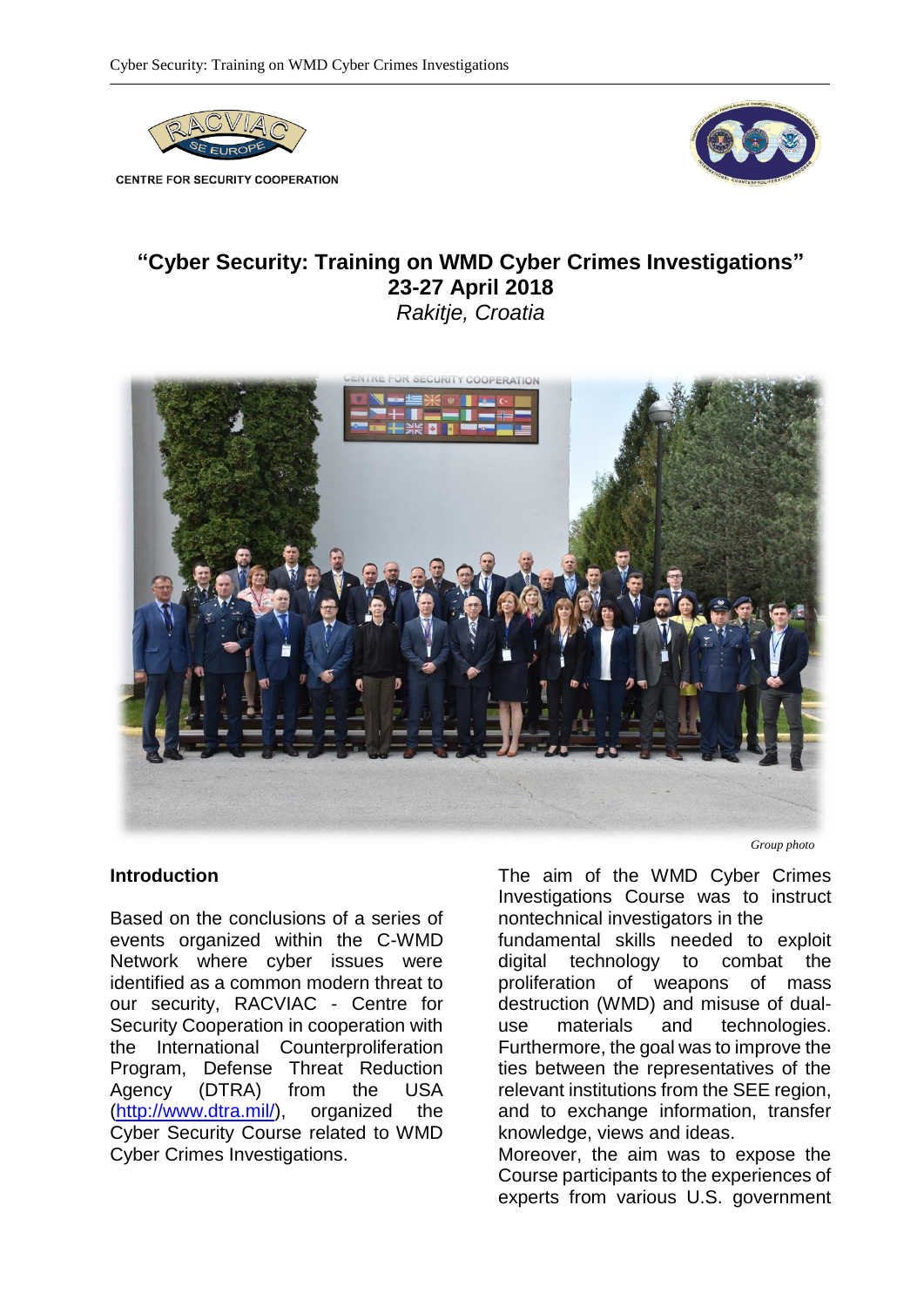agencies who have the legal authority and the technical knowledge concerning cyber threats.

The Course participants were the representatives of the relevant ministries and agencies from the following countries: Albania (3), Bosnia and Herzegovina (2), Croatia (4), Montenegro (1), the former Yugoslav Republic of Macedonia\* (2), Greece (1), Romania (1), Serbia (2), Turkey (1), Kosovo\*\* (3), and RACVIAC Staff (1).

## **Execution**

The Course lasted 5 days and consisted of theoretical and practical computer exercises.

Opening the Course Ambassador Haydar Berk, Director of RACVIAC - Centre for Security Cooperation said that *"cyber space is commonly recognized as the battlefield of the future, and that it perhaps already is just that. Therefore, it is of utmost importance to develop the capabilities in our region, to be well prepared to protect our countries' critical infrastructure, to detect and to take the necessary measures against illegal, criminal cyber activity, against terrorism* 



*or other forms of destabilizing attacks. The idea is to create a long-term project with the aim to establish a selfsustainable regional team of instructors who will be able to deliver the trainings in* 

*the countries of the SEE region in the future"*, added Ambassador Berk.

Greeting the participants on behalf of the United States Defence Threat Reduction Agency Mr Russell Adam Dallas underlined that the cyber domain is very demanding since it changes all the time and touches everything in our lives, not only the investigations but the everyday aspect of our lives too.

## **Conclusion**

The participants learned about the current cyber environment and the technologies presently employed by cyber experts to further criminal investigations. In doing so, the participants were introduced to and gained limited competency in cuttingedge, open-source software and tools that help investigators analyze the data from devices, digital media, or social networks. The participants were also introduced to the technology of the future including the use of the Darknet, botnets/malware, and cryptocurrencies.



*Classroom photo*

During the Course the participants had an opportunity to analyse the methods and tools for preventing, deterring, detecting, and countering the threat of WMD proliferation by securely utilizing digital technology in support of WMDrelated investigations.

<sup>\*</sup> Turkey recognizes the Republic of Macedonia with its constitutional name

<sup>\*\*</sup> This Designation is without prejudice to positions on status and is in line with UNSCR 1244 and the ICJ Opinion on the Kosovo Declaration of Independence